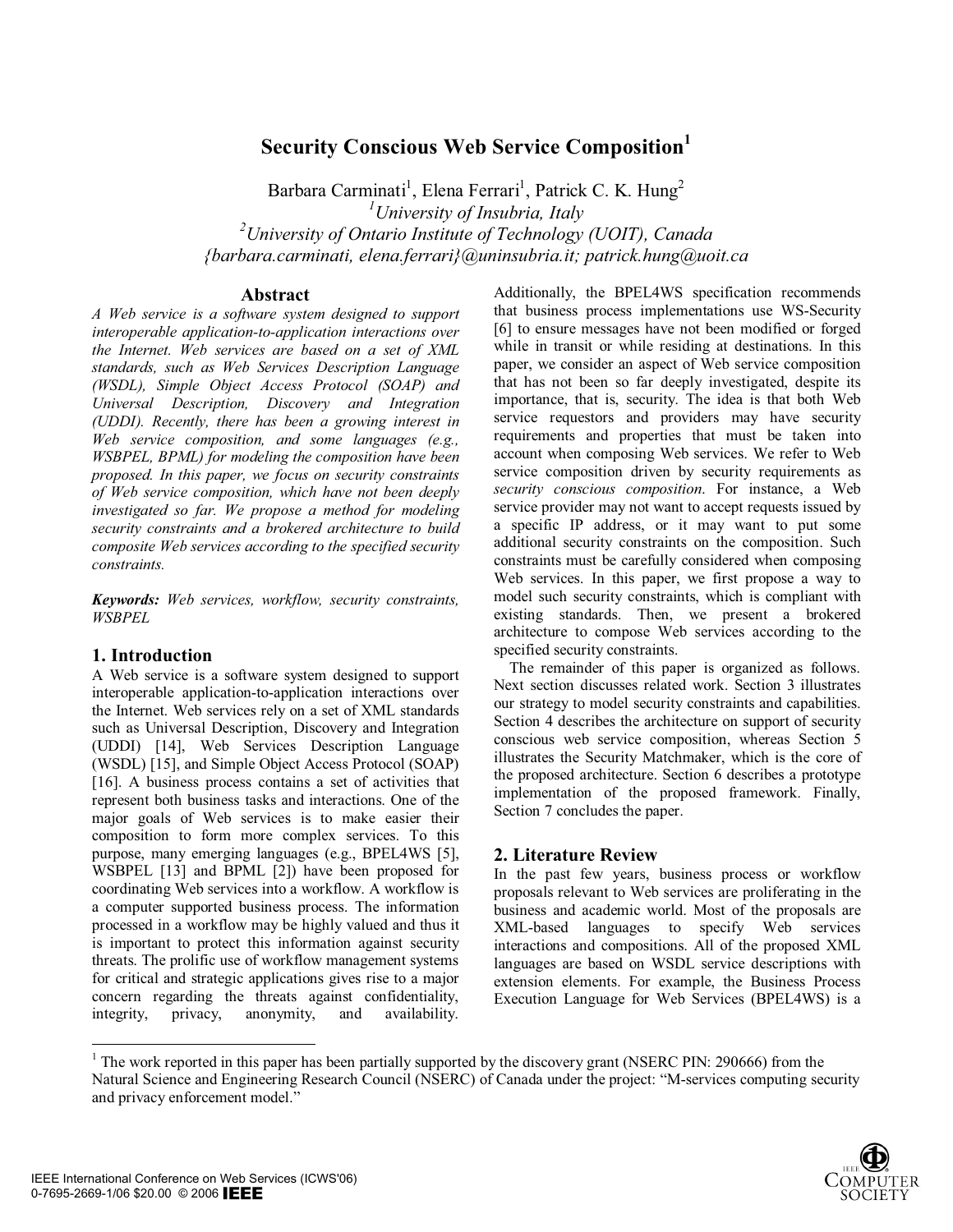formal specification of business processes and interaction protocols. The OASIS WSBPEL Technical Committee is now established to continue working on the BPEL4WS 1.1 specification within the OASIS Consortium [13]. WSBPEL defines a model and a grammar for describing the behavior of a business process based on interactions between the process and its Web service interfaces. In short, a WSBPEL business process definition can be thought of as a template for creating business process instances. Each of the activities in a flow model must be executed by an appropriate Web service. In this scenario, the role of service locators is to assign an appropriate Web services for each activity. This assignment process is called matchmaking. Besides exploiting the UDDI registers, the matchmaking process can be performed also by means of semantic Web service descriptions. In this context, DAML-S [1] provides capability to semantically annotate Web services based on an ontology that provides classes and properties to describe content and capabilities of the Web services. Another relevant effort carried on in this field is the one proposed in [9], where authors extend OWL-S, the new emerging standard for semantic Web service description, by proposing ontology for annotating input and output parameters of a Web service with respect to their security characteristics (e.g., encryption and digital signature requirements). In [9] they also consider privacy and authorization policies expressed by means of the REI language [8]. A basic difference between the approach reported in [9] and the one proposed in this paper is that we exploit a syntactic approach to model security requirements of a Web service (i.e., the WSDL document), whereas in [9] they use a semantic annotation-based approach. A further relevant difference is that in [9] the authors only consider the enforcement of security constraints of a single Web service requester. By contrast, in the proposed approach we consider the security requirements of both Web service requestors and Web services taking part in the composition.

 Other related work is those exploiting AI planning techniques for Web service composition. Among them, we recall the work by McIlraith et al. [10] that extends the logic programming language Golog for automatic composition of Web services, the one by Medjahed [11], which proposes a technique for generating composite Web services from high-level declarative descriptions. A framework for composing Web services, based on the use of Mealy machines has also been proposed by Bultan et al. [3]. However, such frameworks do not address security issues such as access control, which is the focus of our work. There are also XML languages proposed for describing security assertions. These XML languages restrict access to Web services to authorized parties only, and protect the integrity and confidentiality of messages exchanged in a loosely coupled execution environment. Specifically there is a well-known format for XML-based

security tokens, that is, the Security Assertions Markup Language (SAML), which is used to define authentication and authorization decisions in Web services [12]. Web services providers submit SAML tokens to security servers for making security decisions. WS-Security describes enhancements to SOAP messaging to provide quality of protection through message integrity, message confidentiality and single message authentication [6]. Based on WS-Security, WS-Policy provides a grammar for expressing Web services security policies [7]. The WS-Policy includes a set of security policy assertions to support the WS-Security specification defined in WS-Security Policy [7].

### **3. Security capabilities and constraints**

The starting point to model any security information related to Web services is defining a reference vocabulary. We define the Security Vocabulary/Ontology by using the Web Ontology Language (OWL) [21]. OWL ontology includes descriptions of classes, properties, and their instances, as well as formal semantics for deriving logical consequences in entailments. Figure 1 shows a simplified OWL Ontology that describes a security vocabulary and related Web services standards.

```
<owl:Ontology rdf:about="#securityVocabulary"> 
  <owl:versionInfo>v 1.00 2005/06/15 23:59:59</owl:versionInfo> 
 <rdfs:comment>Security Vocabulary</rdfs:comment>
 ... 
  <owl:Class rdf:ID="#privacyAccessControl"> 
   <owl:unionOf rdf:parseType="Collection"> 
    <owl:Class rdf:about="#P3P"/> 
    <owl:Class rdf:about="#EPAL"/> 
    <owl:Class rdf:about="#XACML"/> 
   </owl:unionOf> 
  </owl:Class> 
 ... 
  <owl:Class rdf:ID="#authentication"> 
   <owl:unionOf rdf:parseType="Collection"> 
    <owl:Class rdf:about="#WS-Security"/> 
    <owl:Class rdf:about="#SAML"/> 
    <owl:Class rdf:about="#X.509"/> 
   </owl:unionOf> 
  </owl:Class> 
 ...
```
</owl:Ontology>

Figure 1. An illustrative security vocabulary

 To verify whether a security constraint, specified according to the defined security vocabulary, is satisfied by a Web service or a Web service composition, we need, in addition to a constraint language, also a language to specify security characteristics of a Web service (referred to as *security capabilities* in what follows). For instance, a security constraint of a Web service provider could require the adoption of a specific authentication mechanism. To verify this constraint, we need to know which authentication mechanisms a Web service supports. Security capabilities describe the security features of a

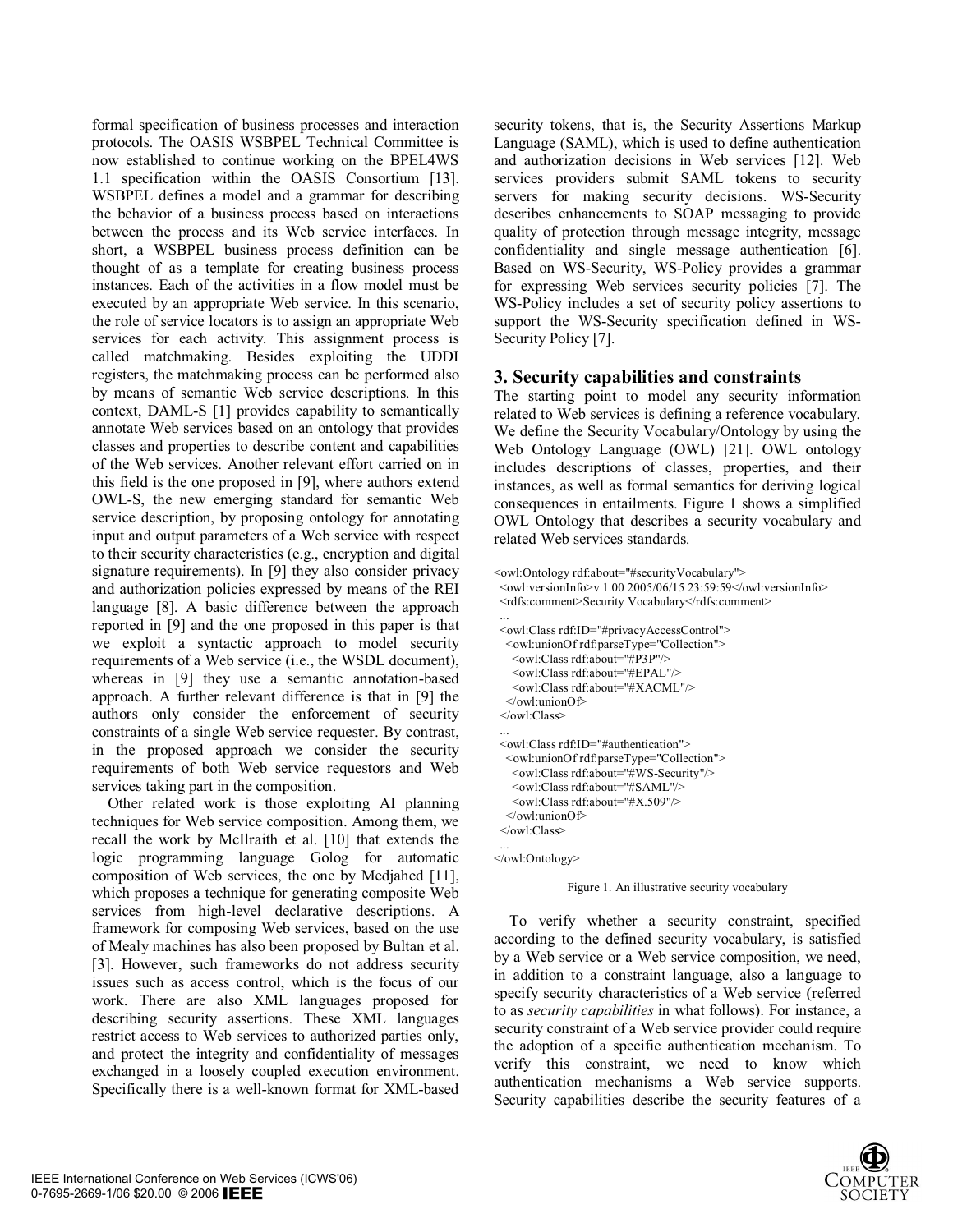Web service, according to the specified security vocabulary. We assume that there exists one or more trusted entities in charge of validating and issuing security capabilities.

### **3.1 Security capabilities**

In our framework, Web service security capabilities are expressed through SAML [12] assertions. The SAML architecture relies on the presence of trusted authorities, issuing signed assertions on subjects (e.g., users, services, organizations), that is, a set of statements about the subject.<sup>2</sup> In our approach, we suppose the existence of a Secure Capability Authority (SCA) in charge of evaluating Web service security capabilities, and, based on this evaluation, of issuing signed SAML assertions certifying such capabilities. In particular, we use the attribute statement of SAML assertions to express security capabilities of a Web service, by associating a different attribute with each different Web service security capability. According to the SAML specification, the attribute statement consists of an attribute name and an attribute value. We use the attribute name to denote the security feature, whereas the attribute value gives information on how the security feature is enforced by the corresponding Web service.

<saml:AttributeStatement xmlns:sv="#securityVocabulary"> <saml:Attribute Name ="sv:privacyAccessControl"> <saml:AttributeValue> P3P </saml:AttributeValue> </saml:Attribute> </saml:AttributeStatement>

Figure 2. An example of security capability

 As an example, Figure 2 reports a security capability expressed through attribute assertions. The name of the first attribute is privacy access control, thus denoting the privacy preserving access control mechanism adopted by the Web service. The attribute value is P3P, meaning that the Web service exploits the P3P language to express privacy access control policies. Security capabilities are stored into the WSDL document of the corresponding Web service, by exploiting the extensibility element.

### **3.2 Security constraints**

 $\overline{a}$ 

We classify security constraints into two broad categories, i.e., those specified by the requestor and those that refer to conditions that a Web service can impose to another Web service in order to cooperate with it (referred to as *compatibility constraints)*. The first category is further refined into two subcategories: *general* and *specific* constraints. The first refers to those conditions that the Web service requestor states for all the Web services participating to the composition (e.g., adopted privacy or authentication techniques), whereas specific constraints are related to selected Web services within the composition (e.g., the Web service making hotel reservations should use X.509 authentication).

 We use a uniform notation to model all types of identified constraints. As for security capabilities, we store compatibility constraints into the WSDL document describing a Web service. More precisely, they are stored into the WSDL extensibility element (see the Compatibility element in Figure 3). By contrast, constraints specified by the Web service requestor (i.e., general, and specific constraints) are included into the service request (i.e., in a SOAP message). Security constraints are modeled as Boolean formulas over security capabilities. To make secure matchmaking easier, we store Boolean formulas in a disjunctive normal form, where each clause is modeled by a different sub-element (Clause element). The clause element contains the name of the capability to which the condition refers to (AttributeName element), the operator of the condition, and the values to be evaluated on that capability (oper and values element, respectively). Thus, for instance, if a Web service wants to answer only requests of Web services using SAML authentication, or requests that do not use DES encryption, the compatibility constraint stored in its WSDL document is: 'authentication=SAML OR encryption ≠DES', which corresponds to the Compatibility element shown in Figure 3.

```
<Compatibility xmlns:sv="#securityVocabulary"> 
 <Clause> 
   <AttributeName name="sv:authentication"/> 
<Oper op="="/>
<Values> 
<Value val="sv:SAML"/> 
</Values> 
 </Clause> 
 <Clause> 
   <AttributeName name="sv:encryption"/> 
<Oper op="≠"/> 
<Values> 
<Value val="sv:DES"/> 
</Values> 
 </Clause> 
</Compatibility>
```
Figure 3. An example of compatibility constraint

 Since constraints must be matched against capabilities issued by a SCA, the broker and the SCAs have to adopt the common reference ontology (shown in Figure 1) to express security capabilities and constraints.



 $2$  The SAML specification supports three types of statements: *authentication statements*, which assert that a subject has been authenticated by the issuing authority; *authorization statements*, which state that a subject has been given an authorization by the issuing authority; and *attribute statements*, which contain subject information that can be used to grant authorizations.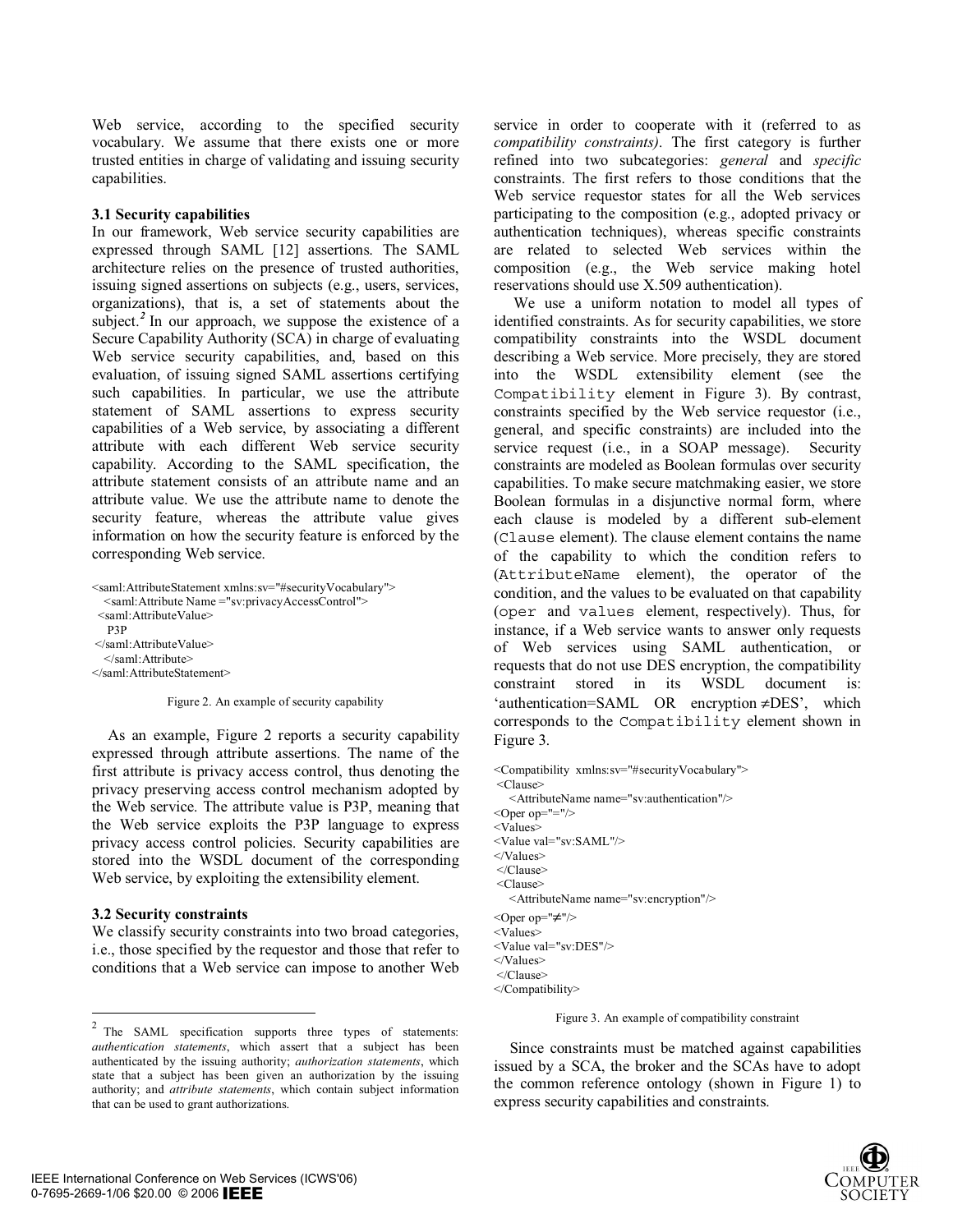### **4 Secure WS-broker**

Secure conscious composition of Web services is realized by a Web service, called *Secure WS-Broker* (SWS-Broker for short). The SWS-Broker receives as input a request of a service, whose implementation may require the composition of several Web services. The request contains a description of the requested Web service. Additionally, the SWS-Broker receives a set of general and specific security constraints to be satisfied by the resulting composition. The SWS-Broker first performs the creation of an appropriate workflow (WF) that models the business process generating the required service. This is done with the help of libraries of patterns for well-know business



Figure 4. SWS-Broker architecture

processes. This step is deeply affected by the service description given in input. Indeed, the service could be described according to either a syntactic (i.e., WSDL and UDDI) or semantic approach (i.e., DAML-S). Once the appropriate WF has been devised, the SWS-Broker starts generating the composition, which finds out for each WF activity, a suitable Web service. By suitable Web service we mean a Web service having the ability to perform that activity and satisfying the security constraints. The last task performed by the SWS-Broker is the generation of the WSBPEL document representing the secure conscious composition, which is then returned to the requestor. In the case that no secure conscious compositions can be generated (i.e., no suitable Web services are found), the SWS-Broker returns a report containing the security constraints that cannot not satisfied and/or the WF activities for which no Web service have been located.

More precisely, the SWS-Broker consists of four main components (see Figure 4): WF-Modeler, WSs-Locator, Security Matchmaker, and WSBPELgenerator, which we briefly describe in what follows.<sup>3</sup>

*WF-Modeler*. The SWS-Broker receives as input a service description, referring to the required final Web service. The requestor does not give any direction on how and which Web services should be involved to provide the required service. For this reason, the first step of the SWS

-Broker is to model the business process required to produce the requested service. This initial step is done by the WF-Modeler, which returns as a result a workflow. Each activity in the devised WF is complemented by a set of semantic annotations, to describe its functionalities and capabilities.

*WSs-Locator*: Once the appropriate workflow has been generated, the next step is to identify, for each WF activity, one or more Web services able to carry on the considered activity. This task is performed by the WSs-Locator, which could exploit both UDDI search functionality and semantics annotations to perform the assignment.

*Security Matchmaker*: The WSs-Locator simply returns for each WF activity a list of Web services able to perform it, without considering any security constraint during this selection. This is done by the Security Matchmaker, which is the core of the SWS-Broker architecture. Indeed, given the WF and Web services returned by the WS-Modeler and the WSs-Locator, respectively, the Security Matchmaker selects, for each WF activity, a Web service satisfying the specified security constraints, among those identified by the WSs-Locator, thus obtaining the secure conscious composition.

*WSBPEL Generator:* The last step is the translation of the results returned by the Security Matchmaker into a WSBPEL document. The resulting WSBPEL document contains information about the general and specific constraints considered during the security conscious composition. More precisely, these constraints are modeled by means of WS-Agreement [22], and can be exploited for further checks during the execution of the composed web service.

 In the following, we describe in details the strategies adopted by the Security Matchmaker, since it represents the core of the proposed solution.

### **5. Security matchmaker**

The goal of the Security Matchmaker is to associate with each WF activity, a Web service satisfying the specified security constraints, among the ones discovered by the WSs-Locator. We recall that security constraints can be of three different types: *general*, *specific* and *compatibility* constraints. General and specific constraints can be verified in an initial phase, by simply pruning from the Web services returned by the WSs-Locator those that do not satisfy the security conditions specified in the constraints. By contrast, compatibility constraints have to be considered during the allocation of a Web service to an activity. This verification process relies on the concept of Web services *compatible with regard to security*. A Web services WS<sub>1</sub> is compatible *with regard to security* with a Web service  $WS_2$  if and only if  $WS_2$  security capabilities satisfy WS<sub>1</sub>'s compatibilities constraints.

Thus, when selecting a Web service to be associated



 $\overline{a}$ 

<sup>&</sup>lt;sup>3</sup> The brokered architecture also supports the possibility of delegating some of the tasks to an external and more specialized Web service.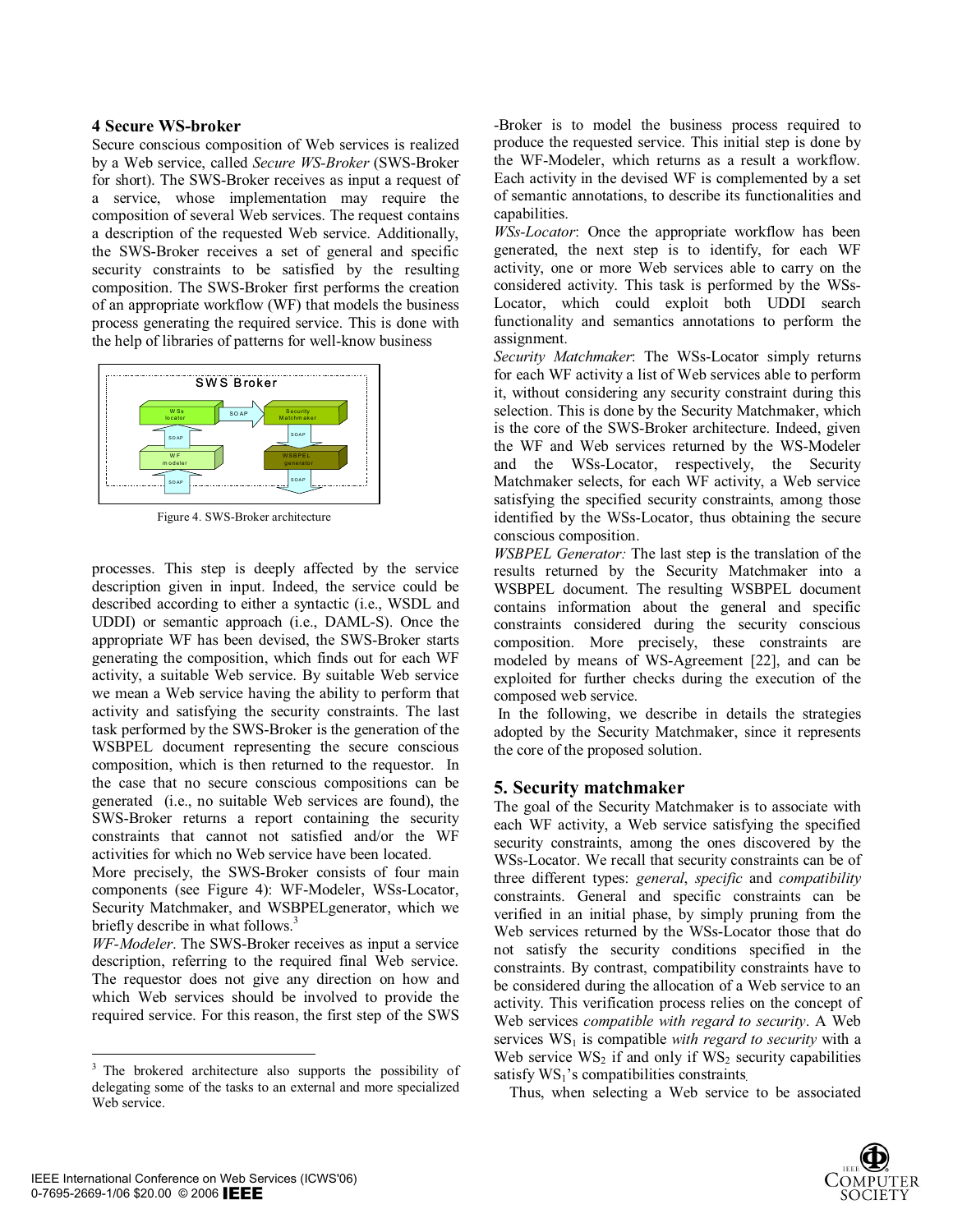with an activity, the Security Matchmaker has to choose Web services that are *compatible with regard to security* with the Web Services already assigned to activities in the WF preceding the considered one. This matching process is further complicated by the fact that several Web services can be assigned to the same activity, and that the WF may require to execute some activities in parallel. Let us first suppose that the WF consists of a sequence of activities. Moreover, for simplicity, when an activity appears several times in the sequence, we consider each occurrence as a different activity. To perform the security conscious composition, the Security Matchmaker makes use of a data structure, called *composition tree*, representing all possible security conscious Web service compositions. In general, a level *j* of the composition tree is related to the *j-th* activity in the WF, where each node at level *j* represents a Web service able to perform activity *j* and compatible with regard to security with its predecessor nodes. Therefore, each path in the tree denotes a security conscious composition. Given the composition tree associated with a WF consisting of a sequence of activities  $\{a_1,...,a_n\}$ , the Security Matchmaker selects only the Web service compositions corresponding to complete path of the tree, that is, a path of length *n*.



Figure 5. An example of workflow

 In order to better clarify the security matchmaking process, we consider a request of a "travel agency" service able to plan a complete travel consisting of flight and hotel reservations. We suppose that the travel agency takes as input the user request and travel constraints/preferences (e.g., departure and arrival date, preferred flight seat, hotel room types), and finds the best combination of flight plus hotel, based on the user request. Suppose moreover, that the WF associated by the WF Modeler to this request consists of five activities (see Figure 5). Activity  $a_1$ consists of the acquisition of the user travel request (e.g., destination and arrival city, departure and returning dates), and its validation. Activities  $a_2$  and  $a_3$  implement the flight scheduling process. These are two parallel activities that consider two different classes of flights: activity  $a<sub>2</sub>$ 

| . |                |                          |
|---|----------------|--------------------------|
|   | $a_1$          | $WS_2$ , $WS_6$ , $WS_8$ |
|   | a <sub>2</sub> | $WS_3$ , $WS_4$ , $WS_9$ |
|   | a <sub>3</sub> | $WS_2, WS_8$             |
|   | a <sub>3</sub> | $WS_5, WS_7$             |
|   | $a_4$          | $WS_{11}$ , $WS_{12}$    |
|   | a <sub>5</sub> | $WS_{13}$ , $WS_{14}$    |

Table 1. Web Services associated with activities

corresponds to a flight scheduling service that considers only direct connections, whereas activity  $a_3$  considers only low cost companies. Activity  $a_4$  is the hotel scheduling. Finally, during the last activity, i.e.,  $a_5$ , all the returned combinations of flight plus hotel are evaluated in order to find the best one, according to the user request.

 In order to explain the security matchmaking process, let us start to consider a single sequence of activities in the WF represented in Figure 5, that is, the sequence consisting of activities  $a_1$ ,  $a_2$ ,  $a_4$ , and  $a_5$ . Suppose, moreover, that the corresponding Web services, identified by the WSs-Locator are those in Table 1.



The composition tree built by the Security Matchmaker for this sequence is represented in Figure 6. In particular, the first level of the tree contains all the Web services performing activity  $a_1$  (i.e.,  $WS_2$ ,  $WS_6$ , and WS8). To build the second level of the tree, the Security Matchmaker verifies the compatibility with regard to security among Web services associated with activity  $a_1$ and Web services associated with activity  $a_2$  (i.e., WS<sub>3</sub>,  $WS<sub>4</sub>$ , and  $WS<sub>9</sub>$ ). The composition tree represented in Figure 6 has been built by supposing that  $WS_2$  is compatible only with  $WS_3$  and  $WS_9$ , whereas  $WS_6$  is compatible only with  $WS_9$ , and  $WS_8$  with  $WS_3$  and  $WS_4$ . Moreover, we have supposed that  $WS_{11}$  is compatible only with  $WS_{13}$  and  $WS_{14}$ , whereas  $WS_9$  with  $WS_{12}$ . Once the composition tree has been completed, the Security-Matchmaker is able to determine the corresponding secure conscious Web service compositions, which, according to Figure 6, are:  $\{WS_2, WS_3, WS_{11}, WS_{13}\}, \{WS_2, WS_3,$  $WS_{11}$ ,  $WS_{14}$ , { $WS_8$ ,  $WS_3$ ,  $WS_{11}$ ,  $WS_{13}$ }, and { $WS_8$ ,  $WS_3$ ,  $WS_{11}$ ,  $WS_{14}$ . In the syntax of transaction logic [23], the output of the Security Matchmaker can be represented as follows:

### $workflow \leftarrow$ **START**  $\otimes$  (WS<sub>2</sub> | WS<sub>8</sub>)  $\otimes$  WS<sub>3</sub>  $\otimes$  WS<sub>11</sub>  $\otimes$ **(WS13 | WS14)** ⊗ **END**

where symbol "®" means serial conjunction between two activities and "|" means concurrent conjunction for two or more activities.

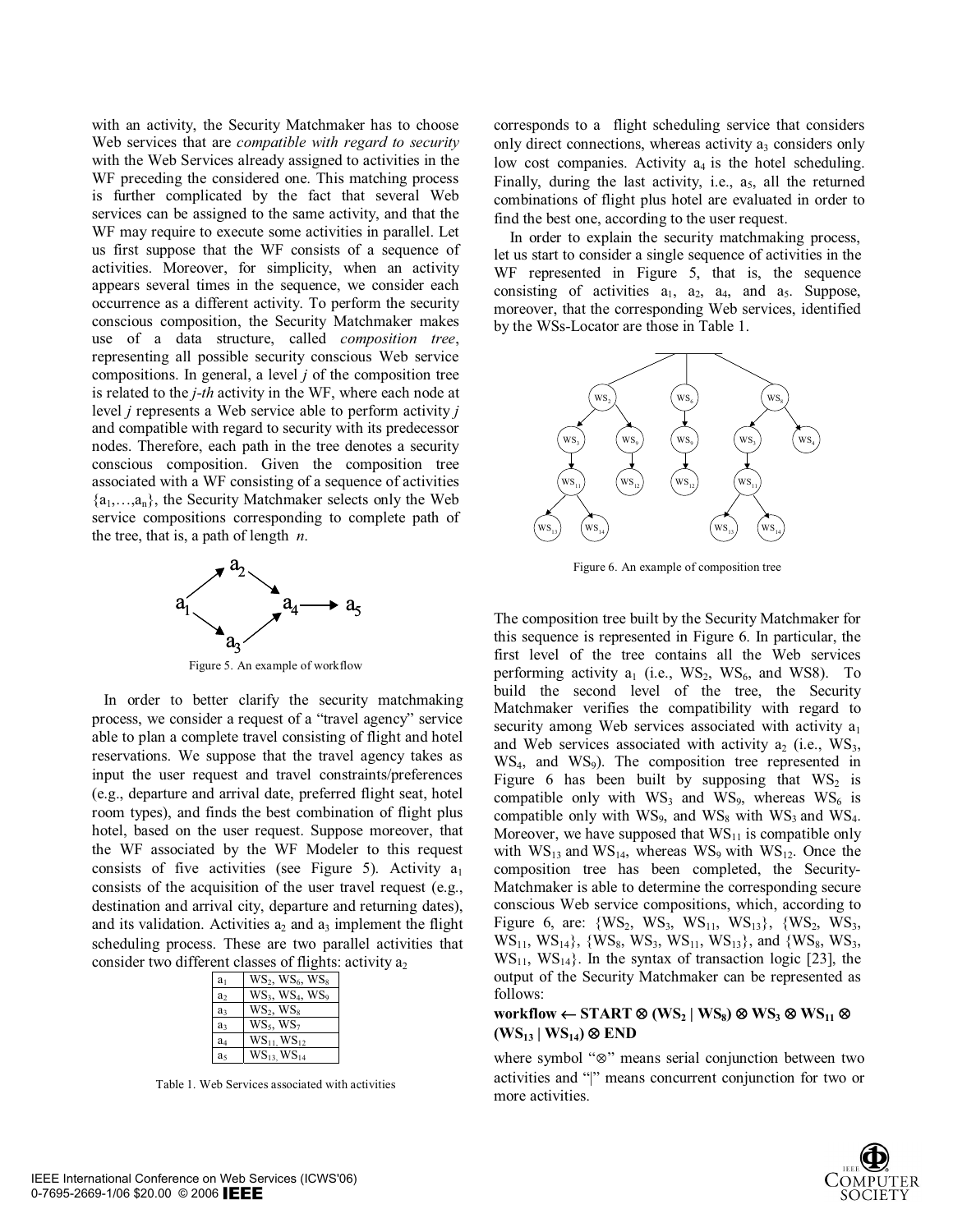In general, a WF (see Figure 5) consists of more complex structures than activities sequences (e.g., parallel activities, while and branch conditions). In order to apply the above-introduced approach to a more complex workflow, the Security Matchmaker first derives the set of activity sequences associated with it. Note that the activity sequences associated with a workflow always have some common activities (at least the activity starting the workflow). As an example, considering again the workflow in Figure 5,  $a_1$ ,  $a_4$ , and  $a_5$  are examples of common activities. The Security Matchmaker derives from the WF two sequences:  $\{a_1, a_2, a_4, a_5\}$  and  $\{a_1, a_3, a_4, a_6\}$  $a_5$ . In the syntax of transaction logic, this workflow in terms of activities can be represented as follows:

### **workflow** ←  $a_1 \otimes (a_2 \mid a_3) \otimes a_4 \otimes a_5$

 Then, it builds the composition tree for each of the derived sequences, according to the strategy described above, and selects a secure conscious composition for each sequence, according to several criteria (e.g., resources optimization, best quality of service average). The selected secure conscious composition must have the common activities assigned to the same Web service. For illustration, the simplified WSBPEL for Figure 5 is shown in Figure 8.

 The WSBPEL generator inserts information about security constraints into the resulting WSBPEL document. This information can be exploited for further runtime checks during web service execution. More precisely, security constraints are modeled by WS-Agreement (e.g., namespace wsag) [22]. WS-Agreement is used to define the capabilities of service providers and create agreements based on creational offers for monitoring agreement compliance at runtime. In particular, we use the WS-Agreement free-form constraint assertions "Creation Constraints" to express the constraints. Figure 7 shows an illustrative constraint: "It is required to adopt P3P to tackle the privacy issue."

```
<wsag:template xmlns:sv="#securityVocabulary"> 
 <wsag:CreationConstraints> 
   <wsag:Item>sv:privacyAccessControl</wsag:Item> 
   <wsag:Constraint>P3P</wsag:Constraint> 
</wsag:CreationConstraints> 
</wsag:template>
```
#### Figure 7. An example of security constraint

 The WSBPEL generator inserts into each Web service's invocation a different WS-agreement node for each different general constraint, for each specific constraint applied on that Web service, and for each compatibility constraint that the Web service has to satisfy in order to join the composition. Let us assume for instance that the secure conscious composition has been required with the following constraints: all Web services must exploit SAML as authentication framework, whereas only Web services that manage user's credit card info must use

TDES encryption. Moreover, let us assume that according to the workflow in Figure 5, the only activity that handles the credit card information is  $a_5$  Each Web service's invocation of the resulting WSBPEL document (see Figure 8 for a simplified version) is complemented with a WS-agreement node modeling the general authentication requirement (i.e., SAML). By contrast, the specific encryption requirement (i.e., TDES) has been inserted only into the invocation of Web services associated with activity  $a_5$ , that is, WS13 and WS14. Regarding compatibility constraints, for simplicity let us consider only the constraints between WS2 and WS3, and assume that in order to allow a composition, WS2 requires to compose only with P3P-enabled web services. In such a case, the WSBPEL generator inserts an additional WSagreement node modeling WS2's privacy requirements into the WS3's invocation of the resulting WSBEPL document.

<process name="workflow"

 targetNamespace="http://travelagencies.com/workflow" xmlns="http://schemas.xmlsoap.org/ws/2003/03/business-process/" xmlns:wsag="http://schemas.ggf.org/graap/2005/09/ws-agreement" xmlns:sv="#securityVocabulary" suppressJoinFailure="yes">

 ...  $<$ flow $>$ 

```
 ... 
    <receive partnerLink="START"
         portType="ta:InitiateWS_IF" 
         outputVariable="request"> 
      <source linkName="START-to-WS2"/> 
      <source linkName="START-to-WS8"/> 
   </receive>
    <invoke partnerLink="WS2"
        portType="as:WS<sub>2</sub>_IF">
         inputVariable="request" 
        outputVariable="responseWS<sub>2</sub>">
      <target linkName="START-to-WS2"/> 
      <source linkName="WS2-to- WS3"/> 
      <wsag:CreationConstraints> 
       <wsag:Item>sv:authentication</wsag:Item> 
       <wsag:Constraint>SAML</wsag:Constraint> 
      </wsag:CreationConstraints> 
   \langleinvoke>
    <invoke partnerLink="WS8"
        portType="as:WS<sub>8</sub>_IF"
         inputVariable="request" 
         outputVariable="responseWS8"> 
      <target linkName="START-to-WS8"/> 
      <source linkName="WS8-to-WS3"/> 
      … 
   <wsag:template xmlns:sv="#securityVocabulary"> 
    <wsag:CreationConstraints> 
      <wsag:Item>sv:privacy</wsag:Item> 
     <wsag:Constraint>P3P</wsag:Constraint>
```
</wsag:CreationConstraints> </wsag:template>

> <wsag:CreationConstraints> <wsag:Item>sv:authentication</wsag:Item> <wsag:Constraint>SAML</wsag:Constraint> </wsag:CreationConstraints>

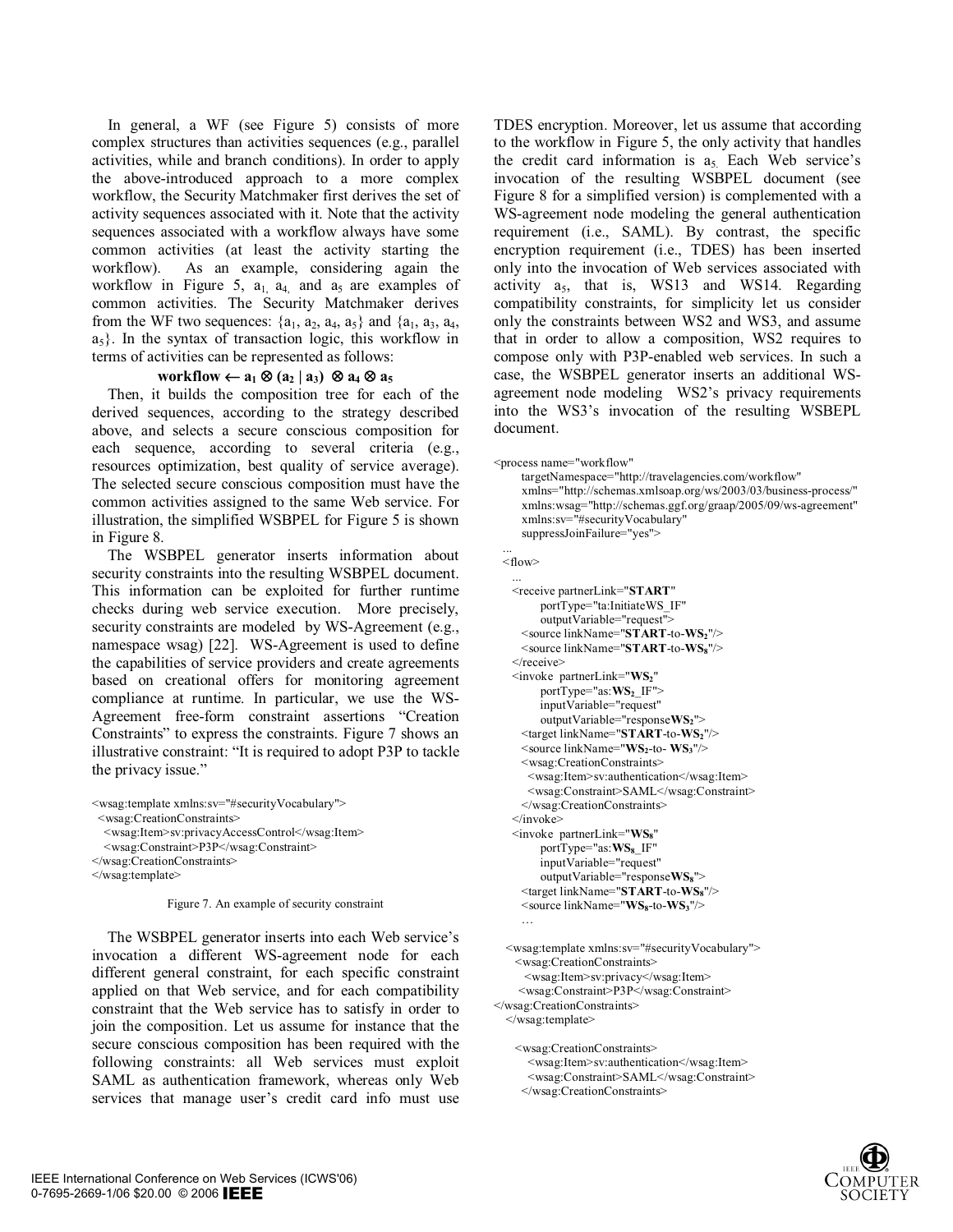</invoke> <invoke partnerLink="**WS3**" portType="as:WS<sub>3</sub> IF" inputVariable="response**WS2**| response**WS8**" outputVariable="responseWS<sub>3</sub>"> <target linkName="**WS2**-to-**WS3**"/> <target linkName="**WS8**-to-**WS3**"/> <source linkName="**WS3**-to-**WS11**"/> … <wsag:CreationConstraints> <wsag:Item>sv:authentication</wsag:Item> <wsag:Constraint>SAML</wsag:Constraint> </wsag:CreationConstraints> </invoke> <invoke partnerLink="**WS11**" portType="as:WS<sub>11</sub>\_IF" inputVariable=" responseWS<sub>3</sub>" outputVariable="response**WS11**"> <target linkName="**WS3**-to-**WS11**"/>  $\leq$ source linkName=" $\text{WS}_{11}$ -to- $\text{WS}_{13}$ "/> <source linkName="**WS11**-to-**WS14**"/> … <wsag:CreationConstraints> <wsag:Item>sv:authentication</wsag:Item> <wsag:Constraint>SAML</wsag:Constraint> </wsag:CreationConstraints>  $\langle$ invoke $\rangle$  <invoke partnerLink="**WS13**" portType="as:**WS**<sub>13</sub> IF" inputVariable="response $\text{WS}_{11}$ " outputVariable="response**WS13**"> <target linkName="**WS11**-to-**WS13**"/> <source linkName="**WS13**-to-**END**"/> … <wsag:CreationConstraints> <wsag:Item>sv:encryption</wsag:Item> <wsag:Constraint>TDES</wsag:Constraint> </wsag:CreationConstraints> <wsag:CreationConstraints> <wsag:Item>sv:authentication</wsag:Item> <wsag:Constraint>SAML</wsag:Constraint> </wsag:CreationConstraints>

```
 </invoke> 
 <invoke partnerLink="WS14"
     portType="as:WS<sub>14</sub> IF"
     inputVariable="response\text{WS}_{11}"
      outputVariable="responseWS14"> 
  <target linkName="WS11-to-WS14"/> 
  <source linkName="WS14-to-END"/>
```

```
 … 
<wsag:CreationConstraints> 
       <wsag:Item>sv:encryption</wsag:Item> 
       <wsag:Constraint>TDES</wsag:Constraint> 
      </wsag:CreationConstraints> 
  <wsag:CreationConstraints> 
       <wsag:Item>sv:authentication</wsag:Item> 
       <wsag:Constraint>SAML</wsag:Constraint> 
      </wsag:CreationConstraints> 
    </invoke> 
    <reply partnerLink="END"
        portType=" ta:ReplyWS_IF " 
        inputVariable="responseWS13| responseWS14" /> 
      <target linkName="WS13-to-END"/> 
      <target linkName="WS14-to-END"/> 
   \langlereply\rangle
```
 ...  $\langle$ flow $>$  </process>.

Figure 8. A Simplified WSBPEL Document

## **6. Prototype implementation**

We have implemented a prototype of the SWS-Broker proposed in this paper. The SWS-Broker has been implemented as a Web service. The prototype has been developed using the NetBeans 5.0 environment. The GUI has been implemented in C#. Constraint matching is done by using the JTP engine [24]. At the current stage, the prototype is able to manage only sequential WFs. However, we plan to extend it to deal with more general WFs. The GUI allows Web service requestors to inquire the SWS-Broker for the needed services. By using the GUI, the requestor can also specify constraints that the resulting Web service (or some of its components) must satisfy. The interface for constraint specification is presented in Figure 9. Once the constraints have been specified and the WF Modeller has generated the WF, the SWS-Broker starts building the secure conscious composition. For each considered Web service, it extracts compatibility constraints from its WSDL document and matches them against the security capabilities of the Web services already belonging to the composition (using the JTP engine as core component). Similar matches are performed for general and specific constraints. Due to efficiency reasons the prototype does not built the whole composition tree, rather it uses a heuristics according to which the tree is built using a depth first strategy. Therefore, as soon as the first complete path has been built, the corresponding WSBPEL document is generated and returned to the requestor.

### **7. Conclusions**

 In this paper, we have tackled the problem of Web service composition, focusing on security issues. We proposed an approach to compose Web services according to specified security requirements of both Web service requestors and providers. This work is just a first step of a wider project we are currently working on. First, we plan to extend our proposal to other classes of constraints (such as for instance quality of services constraints). We plan also to extend the proposed approach by considering privacy of security constraints and capability.